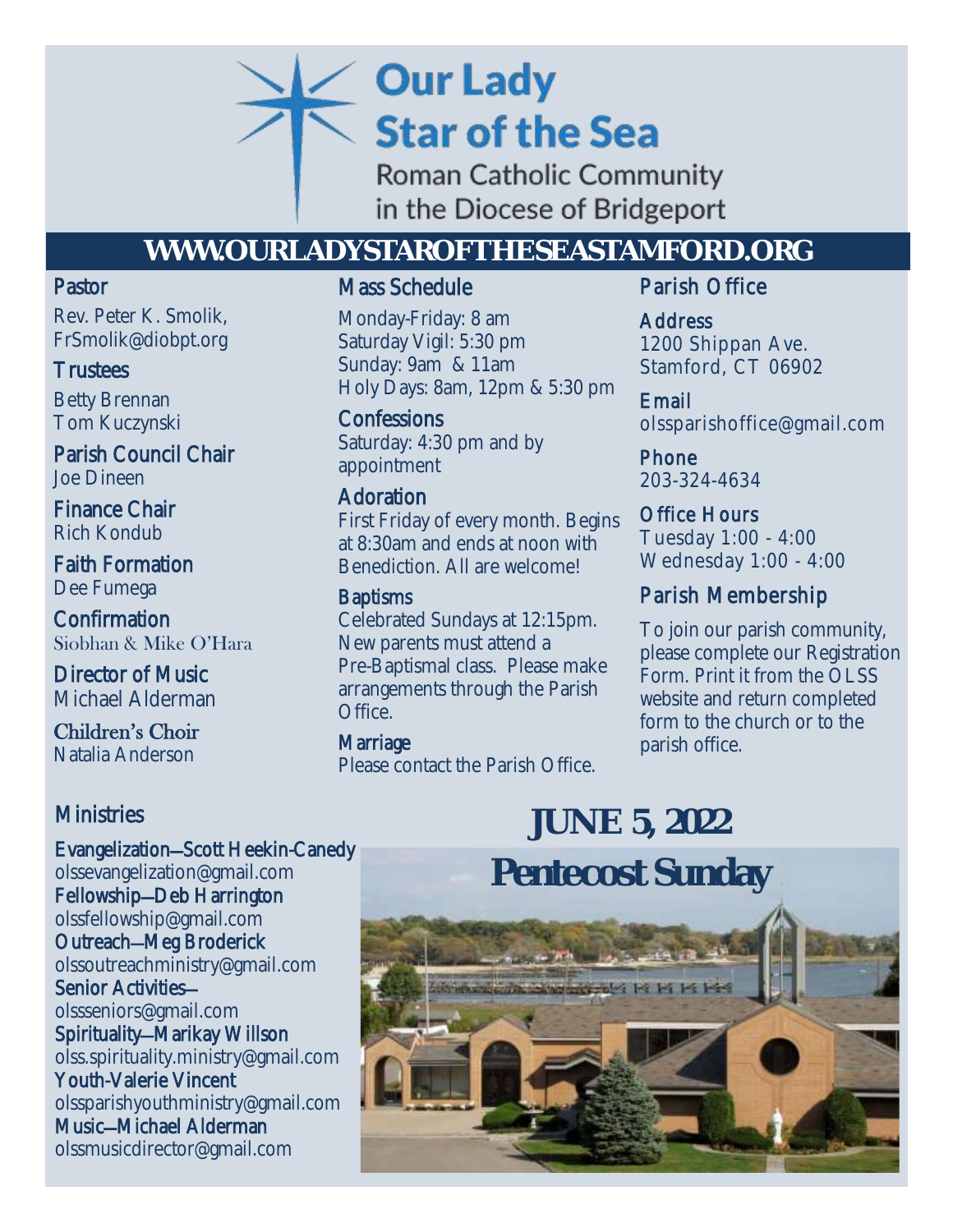### *Pentecost Sunday \_\_\_\_\_\_\_\_\_\_\_\_\_\_\_\_\_\_\_\_\_\_\_\_ June 5, 2022*



*This week the Sanctuary Candle burns for Bertasso Family* 

*requested by Cathy Bertasso.*



# Mass Intentions

**SATURDAY, JUNE 4** 5:30pm **Lucia Maria Deaso** (req. by daughter, Mary Russo) **SUNDAY, JUNE 5** 9:00am **Mary Kathryn Ryan** (req. by Barbara & Michael Ryan) 11:00am **Florene Ciccarello** (req. by nephew, Bill Carello) **MONDAY, JUNE 6** 8:00am **Franciszek Bajor** (req. by family) **TUESDAY, JUNE 7** 8:00am **Janina Bogdanowicz** (req. by family) **WEDNESDAY, JUNE 8** 8:00am **Majorie Wuellner** (req. by English family) **THURSDAY, JUNE 9** 8:00am **Special Intention FRIDAY, JUNE 10** 8:00am **Agnes & Patrick Barry SATURDAY, JUNE 11** 5:30pm **Stefan & George Szogedi** (req. by Tiriolo family) **SUNDAY, JUNE 12** 9:00am **Special Intention** 11:00am **Jose Pastilha** (req. by Elsa Neto)



#### **WEEKLY COLLECTION: This Year (5/29/22) \$4,966; Last Year (5/30/21) \$3,801;**

# *Become an Altar Server!*

*If your child has received their First Holy Communion and is interested in participating in the Mass more fully; Father Peter will be holding Altar Server training sessions during the month of June.* 



*To sign up please contact the Parish Office:* 

*olssparishoffice@gmail.com*



Even though Pentecost is rightly celebrated in late spring, the robust experience of a New England fall can provide a profound metaphor for reflection. A full expression of fall colors is beautiful to behold. But, with all of its majesty and beauty, the observer knows the experience of death is soon to come. Creation will be dark and barren for a while. Pentecost cannot be separated from the cross. Before God's transformative, lifegiving power can bear fruit, we must first die.

Pentecost is all about leaving the lifeless dead wood behind and allowing God, through the power of the Holy Spirit, to create something new. These Pentecost creations happen repeatedly over and over again. The birthing process of the Church is ongoing. God is always bringing life out of death and creating something where there was once nothing. That is why the fall is such an apropos metaphorical season for Pentecost. In order to really receive the gift of the Holy Spirit we have to die to what we once knew and what no longer works.

When fire and wind find their fullest expression, they are in no way gentle nor kind. They have the potential to level anything in their paths. We are experiencing great turmoil in our world, nation, and our Church. Whether the result of circumstance or the work of the Holy Spirit, much of what we knew to be normal and constant is changing. Common systems and institutional structures that may have worked for a time no longer do. When the old and familiar need to be left behind, God creates something new. Change and disorder do not need to be our enemies. They always bring opportunities for something exciting and new. What we need is untiring faith, firm hope, and perfect love.

What we need is for the Holy Spirit to enlighten us to see what is important and what we must do. "*O Holy Spirit, descend plentifully into my heart. Enlighten the dark corners of this neglected dwelling and scatter there Thy cheerful beams.*" (St. Augustine) If we experience joy, even in the midst of turbulence, then we will know we are exactly where God needs us to be. If not, then perhaps there is a lesson in the decaying leaves that graciously descend to the ground on a crisp fall day. ©LPi